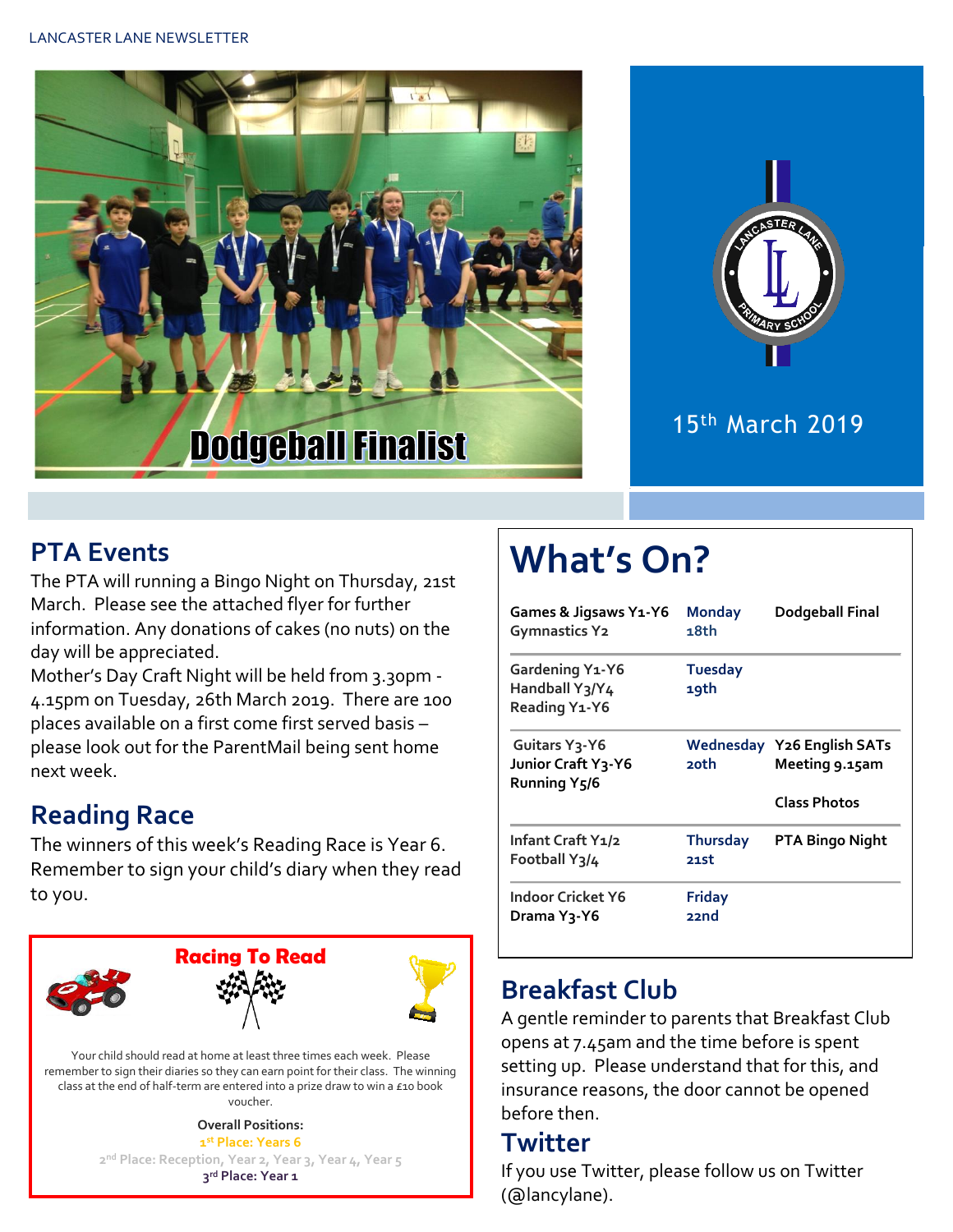#### **Sponsored Read**

The staff at Lancaster Lane would like to say a **MASSIVE THANK YOU** to all of the children for trying so hard with their reading during Book Week and also to all of the family members and friends who have so generously sponsored the children.

We are truly humbled by your support and generosity and are very proud that, so far, a whopping **£1084** has been raised! This means that Usborne will award us an additional 60% (£650). In total, you have raised **£1743** for new books for school!

Especially in the current climate, when school funding is at crisis point, we truly appreciate your support - thanks to your sponsorship, we will be able to replenish our classroom libraries and offer children a wealth of up-to-date and appealing storybooks! We are over the moon and cannot wait to let the children start choosing which books they would like to buy! At Lancy Lane, we love to read!

#### **Parking**

Please remember to be respectful to our school neighbours when parking and leave their driveways clear at all times. Thank you to those parents who adhere to our voluntary one way system around school. It really does help keep your child safe.

#### **Tower Wood Meeting**

A meeting for the parents of the children who attended Tower Wood will be held in the school hall on Monday, 25th March at 9.10am. Certificates will be given out and photographs will be shared.

#### **Staffing News**

As a result of cuts to the school budget, it is with regret that there will be a reduction in Teaching Assistant hours across the school from 1st April. Consequently, there will be some movement of TAs to different classes. I am sure you will join me in recognising the fantastic contribution each and every TA makes in school and I personally cannot thank them enough for their hard work and dedication towards the pupils in their care.

#### **Parent Governor**

Due to the resignation of a Parent Governor, both Mrs Elizabeth Waddington and Mrs Dulcie Dowrick have been elected to the school's Governing Board. The election process has now been suspended.

#### **Y6 SATs Meeting**

There will be a meeting in school for Y6 parents regarding the English SATs the children will be taking in May. The meeting will be in the Y6 room and will run from 9am – 11am. Refreshments will be available.

#### **Outside Achievements**

Beth in Year 4 won a gold in a recent gymnastics competition. Well done to you.



Smiles from Tower Wood



Reception loved their number treasure hunt.



served roti.